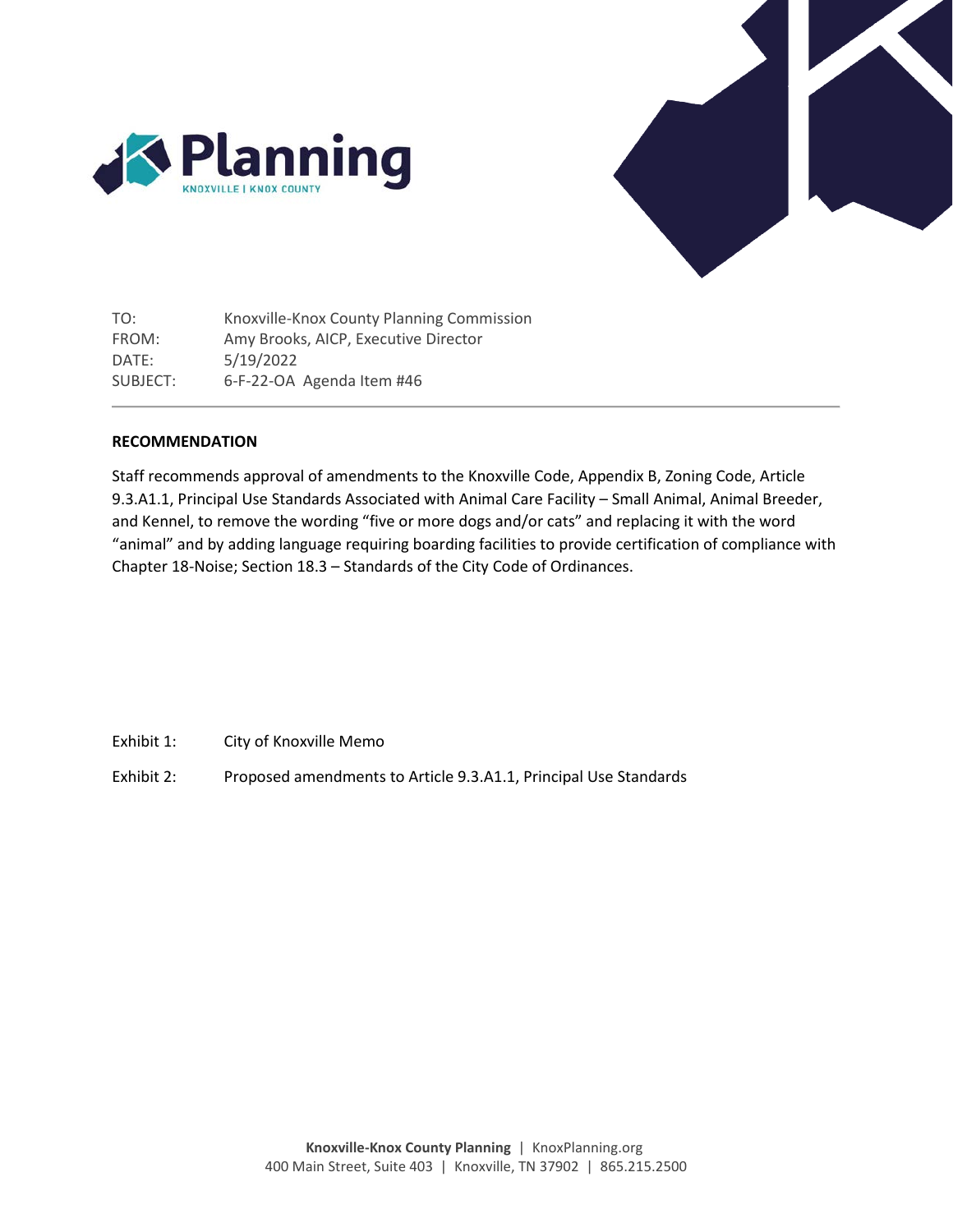

**Plans Review & Inspections Division**

# **MEMORANDUM**

| DATE:        | May 19, 2022                                                                                                              |
|--------------|---------------------------------------------------------------------------------------------------------------------------|
| TO:          | <b>Planning Staff</b>                                                                                                     |
| <b>FROM:</b> | <b>Peter Ahrens</b><br>Director of Plans Review & Building Inspections                                                    |
| RE:          | <b>Minor Zoning Code Amendment</b>                                                                                        |
|              | Article 9.3.A1.1 Principal Use Standards Associated with Animal Care<br>Facility-Small Animal, Animal Breeder, and Kennel |

**Background** The Plans Review and Inspections Department requests the following minor amendment to the Zoning Code of the City of Knoxville Article 9.3.A1.1 Principal Use Standards Associated with Animal Care Facility—Small Animal, Animal Breeder, and Kennel.

• In Article 9.3.A1.1 principal use standards associated with Animal Care Facility – Small Animal. Removing the wording "five or more dogs and/or cats" and adding the word "animal" will not limit the number or type of animal for boarding. This aligns with *Chapter 5 – Animals; Section 5-1 Definitions* of the City Code of Ordinances. Add a sentence requiring boarding facilities to provide certification of compliance with *Chapter 18 – Noise; Section 18.3 – Standards* of the City Code of Ordinances.

The Department of Plans Review and Building Inspections recommends the adoption of this minor amendment to Article 9.3.A1.1 of the Zoning Code, as indicated in the attachment.

## **Attachments**

1) Proposed minor amendment to Article 9.3.A1.1 Animal Care Facility – Small Animal, Animal Breeder, and Kennel

Sincerely,

Peter Ahrens Director of Plans Review & Building Inspections 865-215-3938